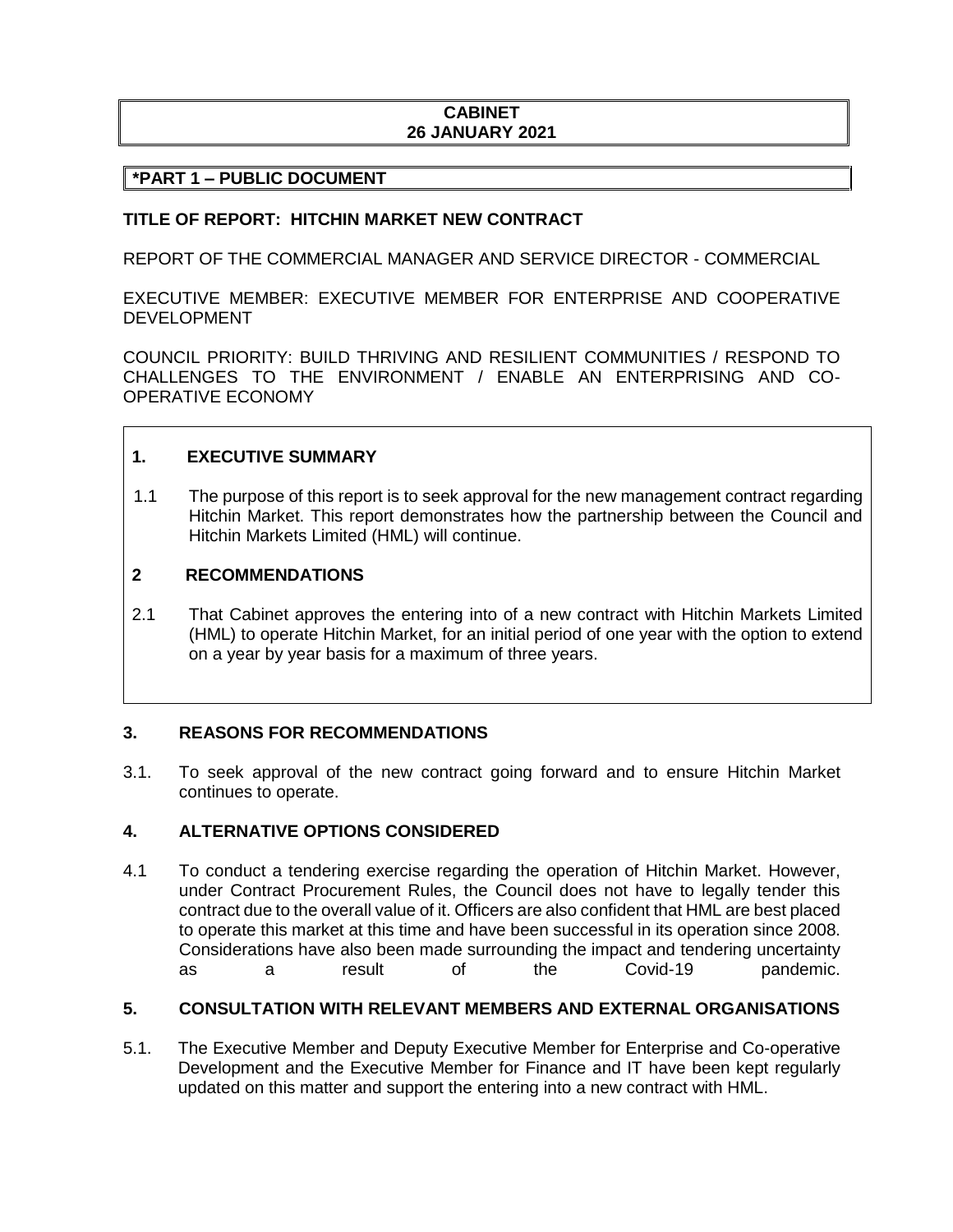# **6. FORWARD PLAN**

6.1 This report does not contain a recommendation on a key Executive decision and has therefore not been referred to in the Forward Plan.

# **7. BACKGROUND**

- 7.1. The Council agreed to extend HML's contract in July 2020 for eight months from 1 August 2020 to 31 March 2021. The contract was agreed on the same terms and conditions as the previous contract agreed in 2008 for operational purposes, however, included a financial reduction from the management fee to a neutral position.
- 7.2. HML are currently experiencing a financial impact due to operational restrictions as a result of the Covid-19 pandemic. More details regarding this will be covered in the body of this report.
- 7.3. This report outlines the need for a new contract and explains why HML are best placed to continue to operate this market.

## **8. RELEVANT CONSIDERATIONS**

- 8.1. The Council originally tendered the contract for Hitchin Market in 2008. HML were successful and have operated this contract since 1 August 2008. The contract has since been extended and modified.
- 8.2. The Council has worked closely with the team at HML through regular contract meetings and transparent communication. The financial position of HML has been regularly reported to the Council and measures have been explored to mitigate increasing financial pressures. It is important to note that HML were experiencing financial pressures pre Covid-19 pandemic.
- 8.3. Hitchin Market was forced to close on 24 March 2020 as a result of a national lockdown instructed by central government. The market reopened when it was deemed safe to do so on 2 June 2020, however has since partially closed due to further instruction. The market is now (as of 4 January 2021) operating on an 'essential trade' basis only. Both lockdowns have significantly affected HML's financial position.
- 8.4. Hitchin Market will aim to be a key element of the recovery of the town and surrounding District post Covid-19. The Council is confident that HML can support this initiative and ensure that the market provides a safe environment for the local community. The market will also aim to provide new opportunities for those businesses who may have suffered as a result of the pandemic, and to potentially transform the market into an experience destination as well as shopping.
- 8.5. Since reopening, HML have made efforts to ensure the market is a safe destination for traders and shoppers as well as inviting several new traders and increasing the number of speciality markets. The Council encourages and supports this and hopes to see the market grow with the support of HML.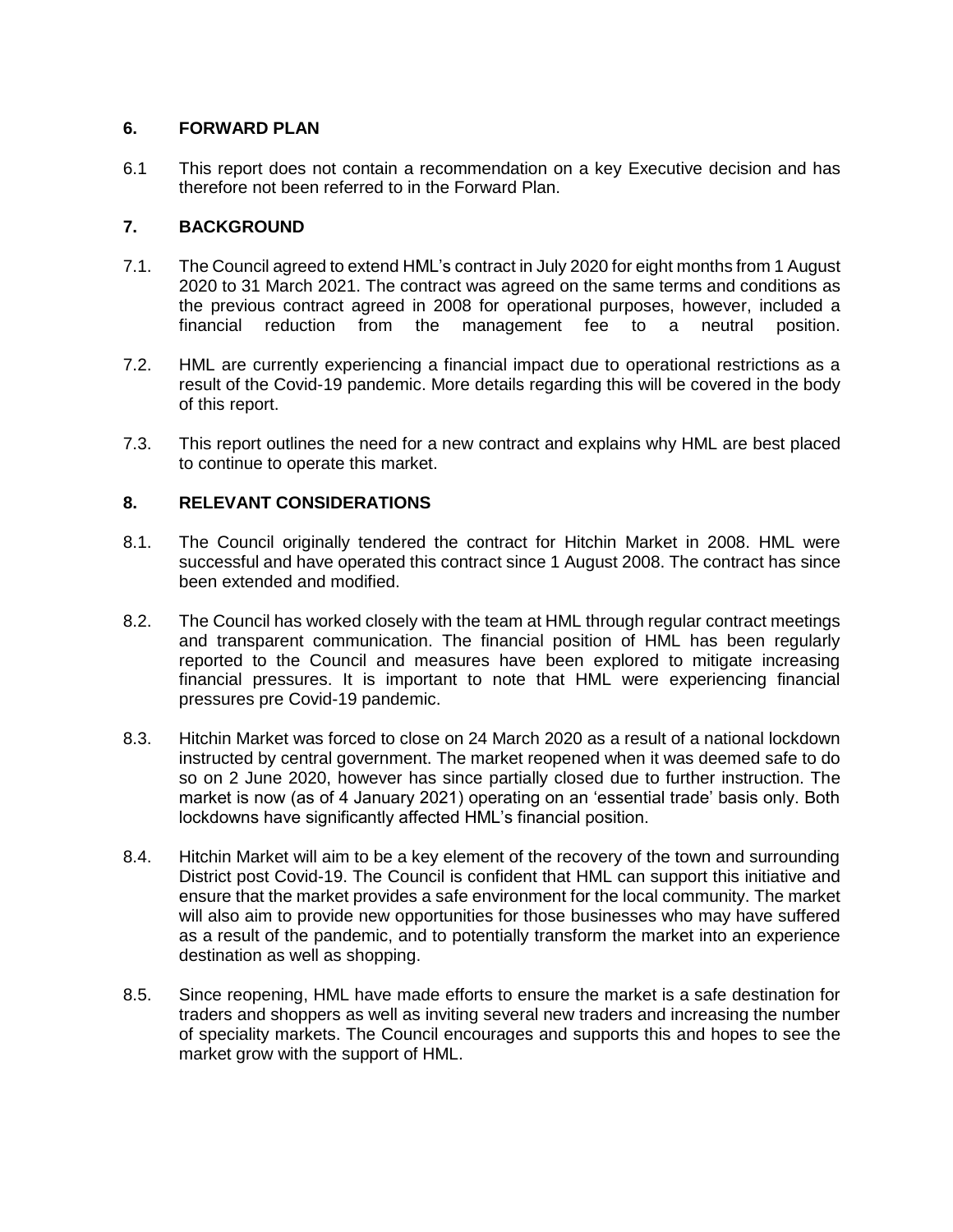- 8.6. The proposed new contract is a concession contract at zero value. Due to this, the Council do not have to procure this type of contract through a tender process as it falls beneath the procurement threshold. Therefore, the contract will be awarded via the Single Tender reporting process.
- 8.7. Although the proposed new contract will be cost neutral, it must be noted that the future of this market is still unstable and financial support from the Council may be required during the term of the new contract if the market struggles to grow following the impact of the pandemic.
- 8.8. The suggested contracting proposal allows the Council the opportunity to review the financial position of HML on a yearly basis. A decision or amendment/ s to the contract will be made according to the review if required. The flexibility of this contract also supports any future plans regarding the Churchgate premises and the everchanging market environment.
- 8.9. This contract will be for an initial period of one year with the option to extend on a year by year basis for a further two years with a maximum of three years. It will be based on the same terms as the previous contract extension in 2018, with changes to the contract length, financial implications (a cost neutral position) and updates in law. The Council will also continue to maintain an open book accounting approach with HML.
- 8.10. Since the current contract was last extended, officers have been working more closely with HML. To improve transparency and in support of a partnership approach, HML agreed that a Councillor become a board member and an officer attends regular board meetings. This approach has ensured the Council are involved in strategic decision making and enhances the partnership with HML.
- 8.11. The contract proposed is for a maximum of three years, this is to ensure that the Council has enough time to see how the market responds post pandemic and can decide the best way to operate this market going forward. This will include undertaking a full procurement exercise.
- 8.12. Officers have worked closely with HML in recent months to review and understand their financial challenges. Executive Members have also been kept up to date regarding HML's financial difficulty.
- 8.13. A financial check has been carried out on HML as part of the Council's procedure and has reported the company as very low risk (16/12/20). The net worth of HML is £18,195 as at the end of July 2020, this has reduced from the previous year which was £39,679.

## **9. LEGAL IMPLICATIONS**

- 9.1. Concession Contracts of this value do not need to be competitively tendered for under The Concession Contracts Regulations 2016.
- 9.2. Rule 3.11 of the Council's Contract Procurement Rules (CPRs) [Part B, Section 20 dated 16 January 2020] states that these rules do not apply to Concession Contracts.
- 9.3. Legal will prepare the new Contract and will arrange for it to be executed by the parties.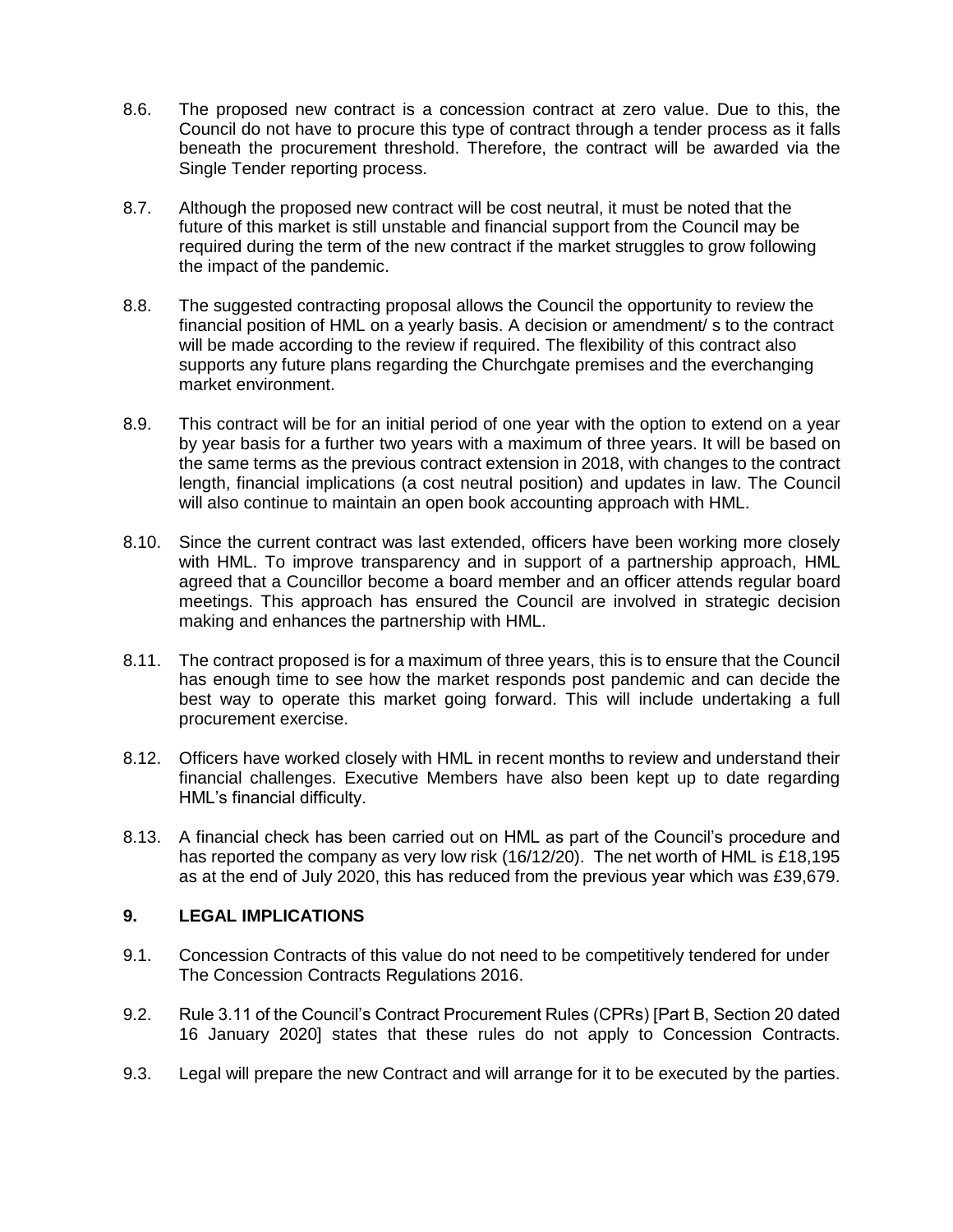9.4. Cabinet's terms of reference include at 5.6.36 the power, by recommendation "to determine those procurement matters reserved to Cabinet by the Contract Procurement Rules."

## **10. FINANCIAL IMPLICATIONS**

- 10.1. The contract management fee with HML under the previous contract, was previously £28,100 which was paid directly to the Council. This fee was removed in 2020/21 to enable the market to continue to operate as a result of financial difficulty and increasing pressures related to the Covid-19 pandemic. There will be a permanent loss of income of £28,400 to the Council as the management fee will be reduced to a neutral position.
- 10.2. As explained above, the future of this market is unstable and financial support from the Council may be required during the term of the new contract. Any financial support will seek the approval of relevant Service Directors, Executive Member of Finance and IT, Executive Member of Enterprise and Cooperative Development as well as further approval from Cabinet if required.

# **11. RISK IMPLICATIONS**

- 11.1. The main risk associated with this report is regarding the financial impact of Covid-19 on HML. There is a risk the Council will have to provide financial support to HML, however this is subject to HML income levels which are dependent on trader and shopper behaviour.
- 11.2. However, generally, this report is considered relatively low risk due to the fact the Council is currently receiving no income from the existing contract, is maintaining an established working relationship with HML and has the flexibility to change circumstances bearing in mind the duration of the new contract.

## **12. EQUALITIES IMPLICATIONS**

- 12.1. In line with the Public Sector Equality Duty, public bodies must, in the exercise of their functions, give due regard to the need to eliminate discrimination, harassment, victimisation, to advance equality of opportunity and foster good relations between those who share a protected characteristic and those who do not.
- 12.2. There are no direct equality implications arising from this report, however, further consideration may need to be made in future as efforts are made to transform the Market into an experience destination. If as per 8.10 this includes new opening times and days, and the attraction of speciality markets, such consideration may pay attention, for example, to issues of accessibility for all areas of the community. Furthermore, as outlined in 12.1, efforts should ensure that opportunities to foster good relations between community groups are maximised.

## **13. SOCIAL VALUE IMPLICATIONS**

- 13.1. None identified.
- 13.2. As the recommendations in the report relate to a contract below £50,000 the "go local" policy has been applied. Hitchin Markets Limited is a locally based company that operates from Hitchin and is made up of local board members.